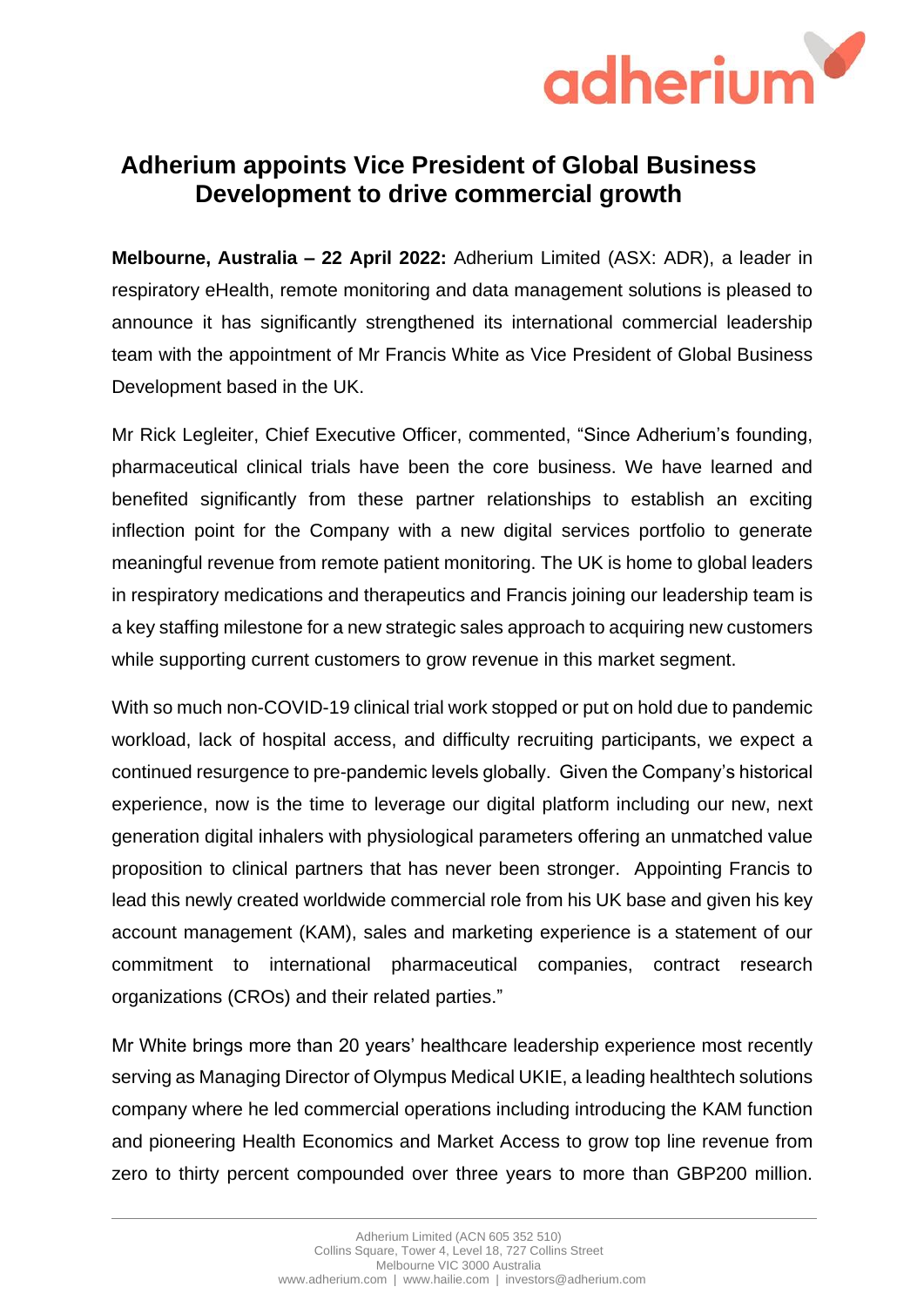

Valley based AliveCor responsible to scale its international business in the emerging field of AI powered, mobile health. Mr White's long, early career with Medtronic is notable for his steadily advancing roles with increasing responsibility from Territory Manager to Business Director accountable for UK and Ireland sales, marketing and clinical research leading an organization with 110 staff and with a P&L of over \$200 million.

Mr White commented, "I couldn't be more excited to bring our brand new, revolutionary, data-rich, digital Inhaler platform to new and existing pharmaceutical and CRO customers across the world. This industry leading physiological sensing technology brings the potential to surface unprecedented, and previously unattainable, insights and novel outcome measures. A new strategy engaging at customer senior management levels will expand our partnerships and reach enabling us to power many more effective clinical trials and at the same time, help meet carbon reduction targets."

Mr Legleiter continued, "To be clear, Adherium's business focus is our digital services portfolio for remote patient monitoring in the USA, our number one target market. We are executing on our product roadmap to expand US medication market coverage and FDA clearances. Our go-to-market channel strategy is greatly expanded to include US remote monitoring companies, health systems, traditional payors, self-insured payors, and payviders. And, clinical trials services for pharmaceutical companies and contract research organizations (CROs) is a parallel channel opportunity that we must not miss."

## **About Adherium (ASX: ADR)**

Adherium is a provider of integrated digital health solutions and a worldwide leader in connected respiratory medical devices, with more than 180,000 sold globally. Adherium's Hailie® platform solution provides clinicians, healthcare providers and patients access to remotely monitor medication usage parameters and adherence, supporting reimbursement for qualifying patient management.

The Hailie® solution includes a suite of integration tools to enable the capture and sharing of health data via mobile and desktop apps, Software Development Kit (SDK) and Application Programming Interface (API) integration tools, and Adherium's own